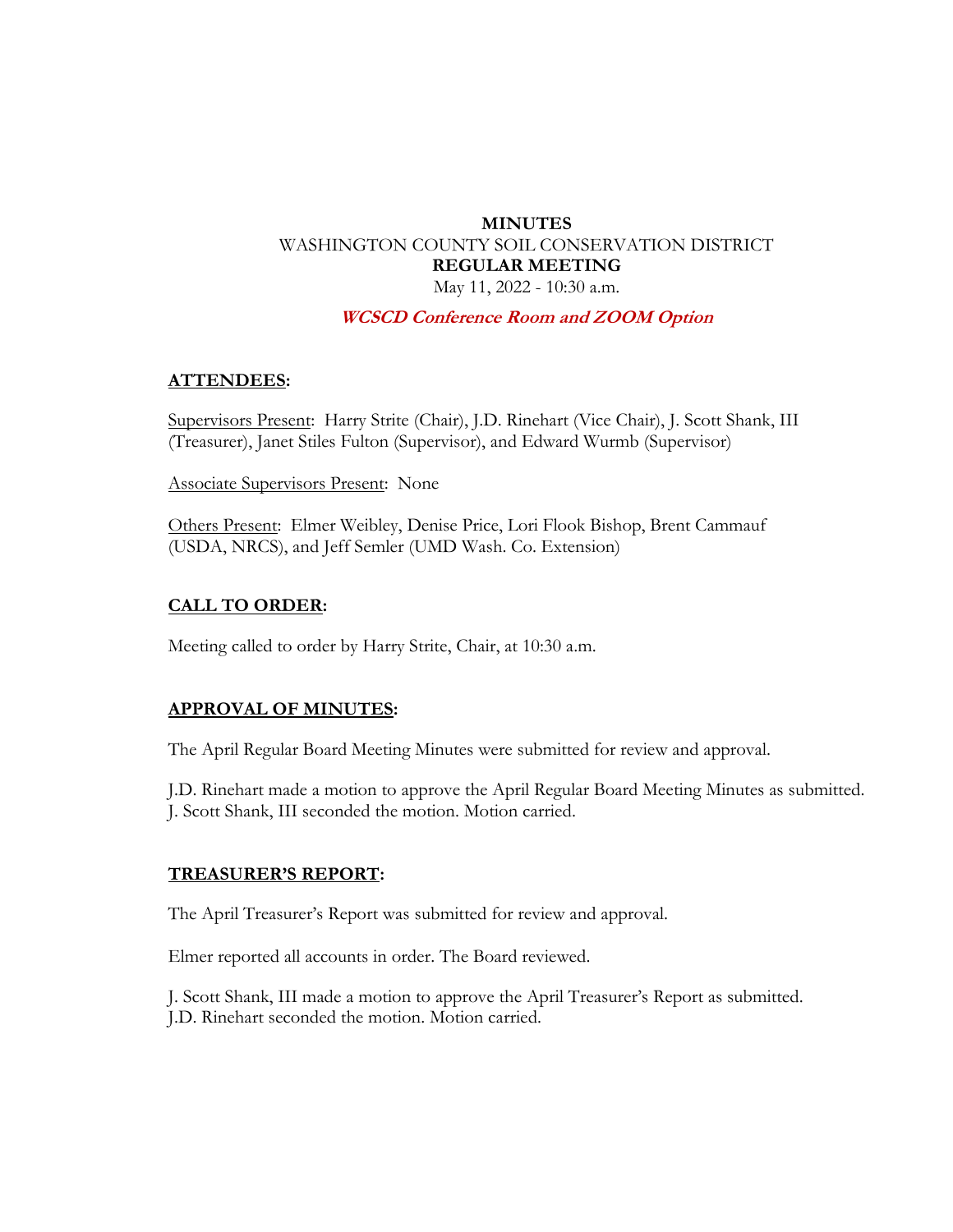## **MONTHLY BILL APPROVAL:**

The April Monthly Bill Approval Report was submitted for review and approval.

J. Scott Shank, III made a motion to approve the April Monthly Bill Approval Report as submitted. Edward Wurmb seconded the motion. Motion carried.

## **MACS MONTHLY COST-SHARE REPORT:**

The MACS Monthly Cost-Share Report was submitted for review and approval.

The Board reviewed.

Edward Wurmb made a motion to approve the MACS Monthly Cost-Share Report as submitted. J.D. Rinehart seconded the motion. Motion carried.

## **DISTRICT CONSERVATIONIST'S REPORT:**

The District Conservationist Report was submitted for review and approval.

Brent Cammauf shared the following:

- Planning (7) Conservation Plans completed/updated
- Implementation Federal Programs (3) Producers including (19) practices
- EQIP funding process preapproved Grazing projects
- Return of Chesapeake Bay Funds for the Bay states
- Rob McAfee, current acting State Conservationist; term ends May 21; a new acting State Conservationist to be named in the coming weeks.

J. Scott Shank, III made a motion to approve the District Conservationist Report as submitted. J.D. Rinehart seconded the motion. Motion carried.

**REPORTS FROM OTHERS:** Jeff Semler (UMD Wash. Co. Extension) shared updates within the UMD Extension Office including Brian Sweeney working on getting cost share plans completed, Nutrient Management plans, regulations on food waste going into manure storage facilities, Right to Farm Law, chicken litter, and odor complaints get referred to Keith Potter, MDA NM Specialist. Some explanation and discussion. Elmer inquired about getting some Fact Sheets from the Extension office regarding managing back yard chicken flocks.

### **URBAN PROGRAM REPORT:**

The April Sediment Control Review Report was submitted for approval by Dee Price. The Board reviewed and Dee provided explanation on several plans where no fee was required.

J. Scott Shank, III made a motion to accept the April Sediment Control Review Report as submitted. Edward Wurmb seconded the motion. Motion carried.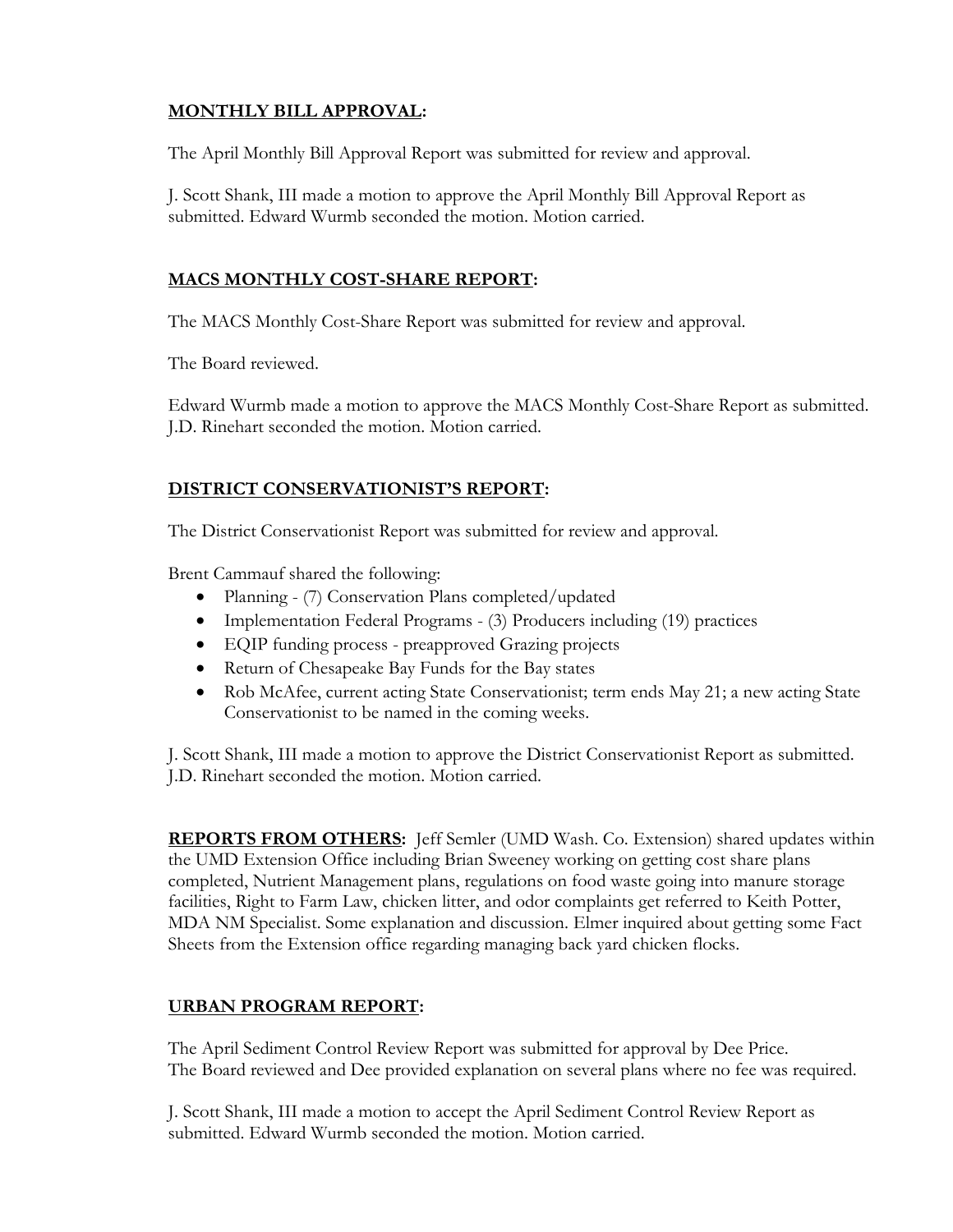o Dee presented pond approval for five ponds at the National Pike Logistics Center (Dickinson) on National Pike. The plan was reviewed and approved by engineer Roger Thomas, and all ponds meet the pond standard 378.

J. Scott Shank, III made a motion to approve the five ponds at the National Pike Logistics Center (Dickinson) on National Pike. Edward Wurmb seconded the motion. Motion carried.

## **OLD BUSINESS:**

The Board discussed the following old business:

Grants - Update (Approved and Pending):

- 319 Grant, Little Antietam, Mayo/Bumpers project: 100% design and waiting on Local permitting; construction estimated to start in June.
- 319 Grant, Town of Keedysville project on Little Antietam (South): Approved, contracted, and Pre-Application meeting scheduled for today, May 11, 2022
- 319 Grant, Hamilton Run City of Hagerstown: Submitted December 2021. Possible Grant Approval/Rejection by December 2022; waiting on EPA
- DNR Grant, Town of Boonsboro: Submitted December 2021. Possible Grant Approval/Rejection by June 30, 2022
- NFWF Grant, Hamilton Run, Rest Haven Cemetery, Inc.: Submitted April 2022
- o Elmer brought forth discussion regarding partnering with the County Government on stream restoration. They met earlier this week. The County would receive credits for impervious removal. The County would have to create a drainage easement. They would have someone to help with ongoing maintenance.
- o Dee mentioned discussion of supporting a pollinator habitat at the Department of Water Quality on Ellicott Parkway and the Annex Building on Northern Avenue. The District would offer services and purchasing of plants and materials up to \$1,000. This would not occur until the fall or next spring. Some discussion.

J. Scott Shank, III made a motion to support the project up to \$1,000 for a pollinator habitat at the Department of Water Quality on Ellicott Parkway and Northern Avenue during the 2022 budget, and up to \$1,000 for the 2023 budget. J.D. Rinehart seconded the motion. Motion carried.

FY23 County Budget/Engineer Position - Update: Elmer provided the following updates: A Budget hearing is scheduled for Tuesday, May 17, 2022, 6:00 p.m. at the HCC Kepler Theater. An update on the Civil Engineer Position, to date, only one application has been received, however, the applicant was not a P.E. The application process closes May 31, 2022.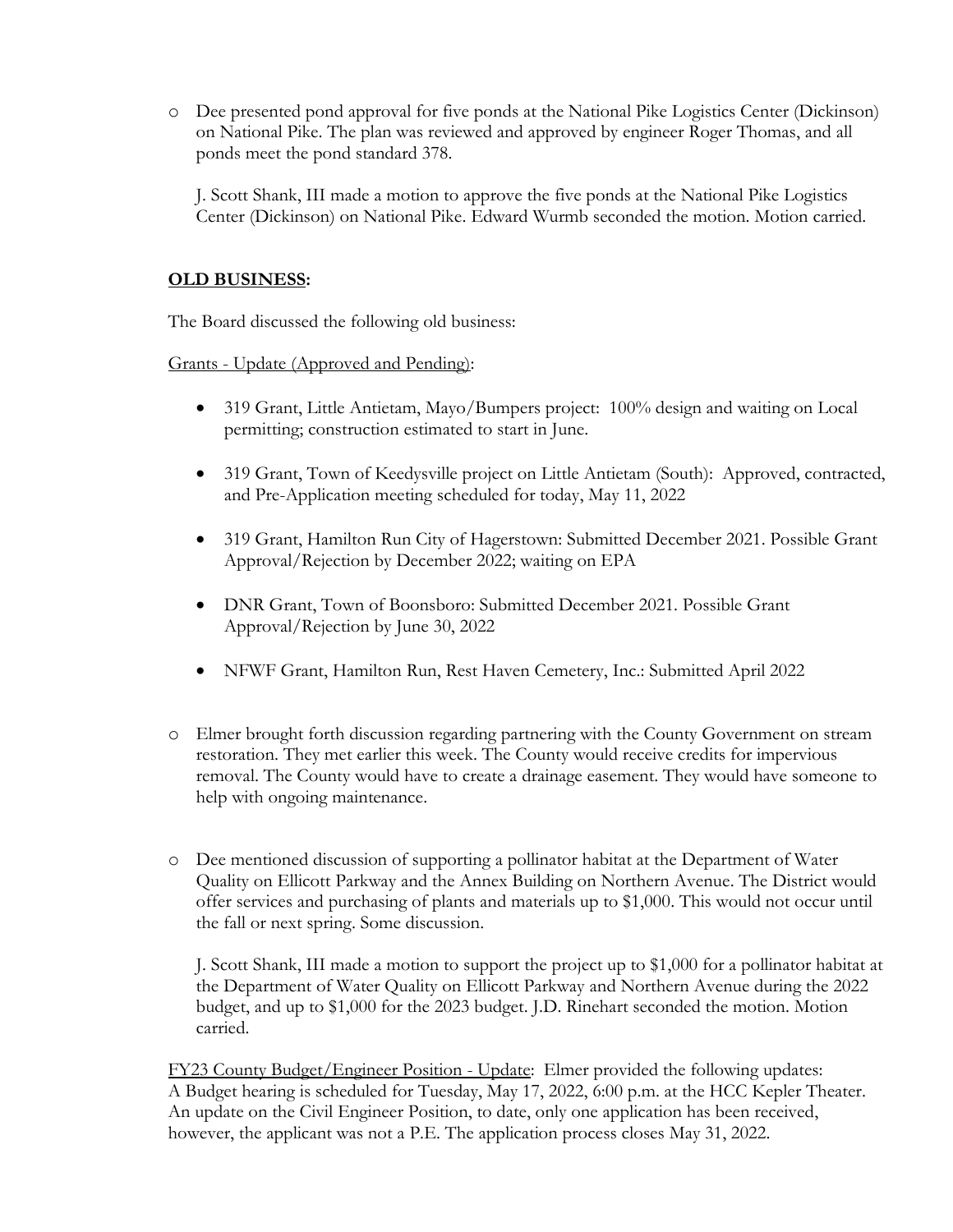FCA Projects - Update: Dee presented the Forsythe project (approximately twenty-seven acres of existing forest easement) to the Planning Commission, and yesterday, May 10, 2022, to the County Commissioners meeting, receiving approval. The C.R. Semler project is nearing a closing and getting easement completed. Next week the bid documents will be prepared for the planting next spring. The Districts payment is \$17,480.

The Planning Commission also approved for the warehouse project on Oak Ridge Drive to pay \$188,000 to the Forest Conservation Payment in Lieu Of.

## **OTHER OLD BUSINESS:**

Cover Crop Program - Update: Elmer noted Ginger had sent out a reminder to customers for reporting of Cover Crops, due by June 3, 2022. So far, we have received nine out of seventy-five reports.

o Dee provided an update on the 2021 Outstanding Cooperator and Urban Awards. Outstanding Conservation Farmer recipient Dwayne Coulter, Hidden Valley Farm, advised he will be able to attend a County Commissioner meeting, as well as Potomac Excavating Company as Outstanding Contractor. Dee will coordinate a date and time for recognition with the County Commissioners office.

### **NEW BUSINESS:**

The Board discussed the following new business:

Draft FY23 District Budget - Attached: A Draft spreadsheet of the FY23 District Budget was provided for review and discussion. Elmer noted he is still waiting for MDA to request budgets amounts for the Bay Trust budget which helps fund the Manager and Administrative positions, and the MDA General Fund Budget Request. This is due July 1, 2022. Dee and Elmer are continuing to work on the budget and will present again to the Board in June.

MASCD (Annual)/NACD (Regional) Meeting - August 28-31, 2022 - Information Attached: Information was provided for review regarding the combined MASCD (Annual)/NACD (Regional) Meeting - August 28-31, 2022. The supervisors are encouraged to attend if possible. There was some discussion.

o Elmer advised the MASCD Area Meetings, which are normally held during the Summer meeting, are now to be conducted before the State Annual meeting. Edward Wurmb is the State Committee Western Area Representative. We would like the Supervisors to participate, and we are looking at the dates and times of either July 7 or July 14, at 10:00 a.m. or 7:00 p.m. This will be held via ZOOM Conference. Most Supervisors preferred day and morning hours. The meeting date decided was July  $14<sup>th</sup>$ .